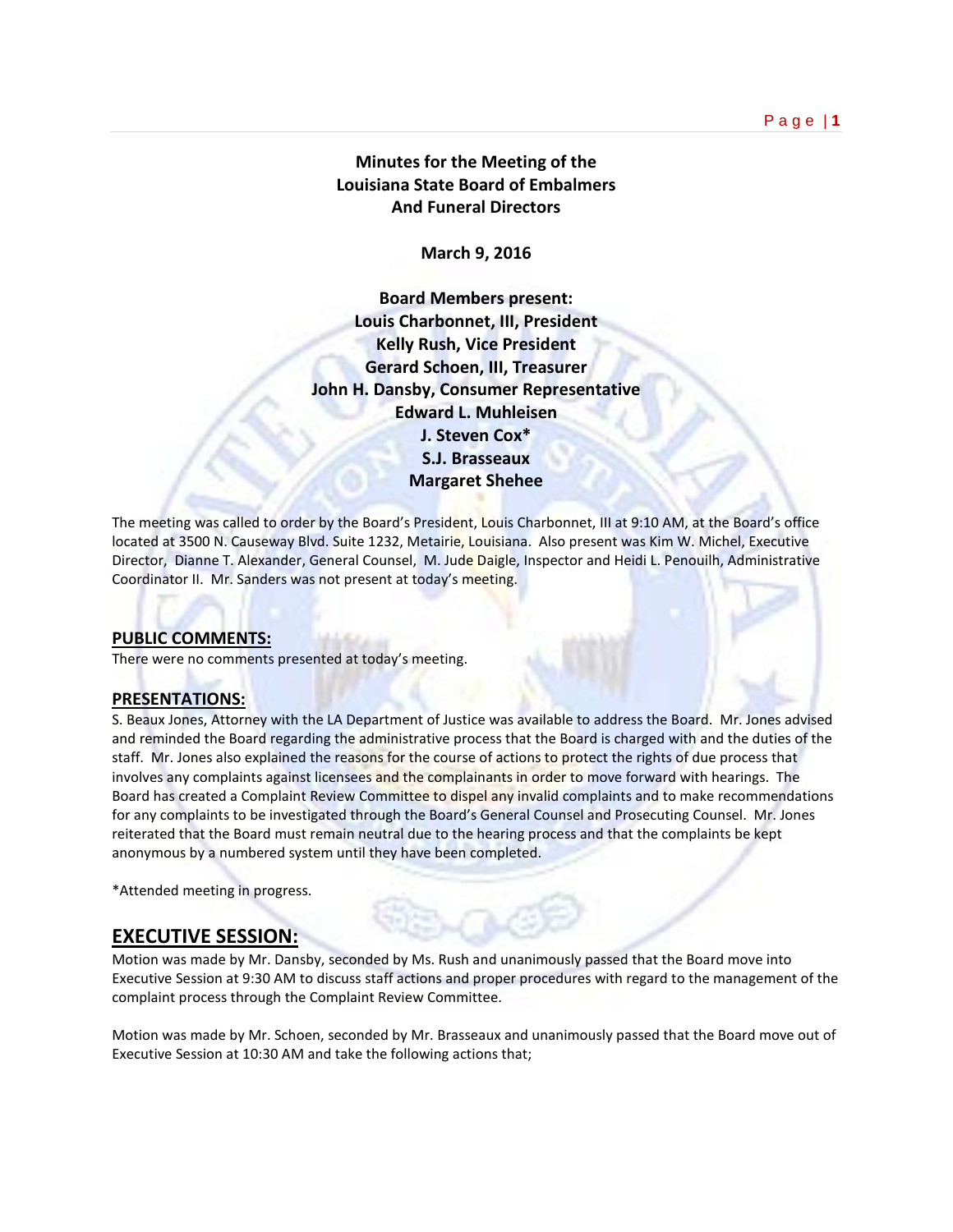The Complaint Review Committee should prepare a brief synopsis of the items that were discussed to be reviewed at the next scheduled Board Meeting in conjunction with the numbered list. The synopsis should outline the situations and continue to remain anonymous.

### **COMPLIANCE HEARING:**

There were no hearing scheduled for today.

### **REGULATIONS, RULES AND PROCEDURES**

A contract for Chanel R. Debose as Prosecuting Attorney was presented to the Board Members for review and approval. Ms. DeBose was present to introduce herself and to answer any questions the Board might have for her.

Motion was made by Ms. Rush, seconded by Ms. Shehee and unanimously passed to accept the contract for Ms. Debose's services as the Prosecuting Attorney.

An amendment for the continued services of the Attorney General's office as "Special Counsel" was presented the Board Members for review and approval.

Motion was made by Ms. Rush, seconded by Ms. Shehee and unanimously passed to accept the contract for the Attorney General's office services as the "Special Counsel".

Ms. Michel presented the Board with Executive Orders; JBE-1603, JBE-1604 and JBE-1605 all of these orders outline the expenditure freeze and hiring freeze for the remainder of fiscal 15-16.

The Board was presented with Legislative Bills for the 2016 session in relation to this agency.

### **BOARD/STAFF ISSUES**

### **A. Executive Director's report by Kim W. Michel**

Motion was made by Mr. Brasseaux, seconded by Ms. Shehee and unanimously passed to accept the Executive Director's report as presented.

#### **B. Inspector's report by M. Jude Daigle**

Motion was made by Ms. Shehee, seconded by Mr. Schoen and unanimously passed to accept the Inspector's report as presented.

The Board was presented with a 2016 renewal update with regard to the licensees that did not renew for the 2016 session.

Ms. Michel updated the Board Members with regard to the lease in the Executive Towers, Suite 1232 as having been renewed based upon the option within the current lease for the next three years with the same rental fees and that once that lease has been received an amendment will be requested that Suite 1232 be leased for the next seven years for a total of ten years.

### **MINUTES**

The minutes of the December 7, 2015 meeting were presented to the Board members for review and approval.

Motion was made by Ms. Shehee, seconded by Mr. Schoen and unanimously passed that the minutes be approved as presented.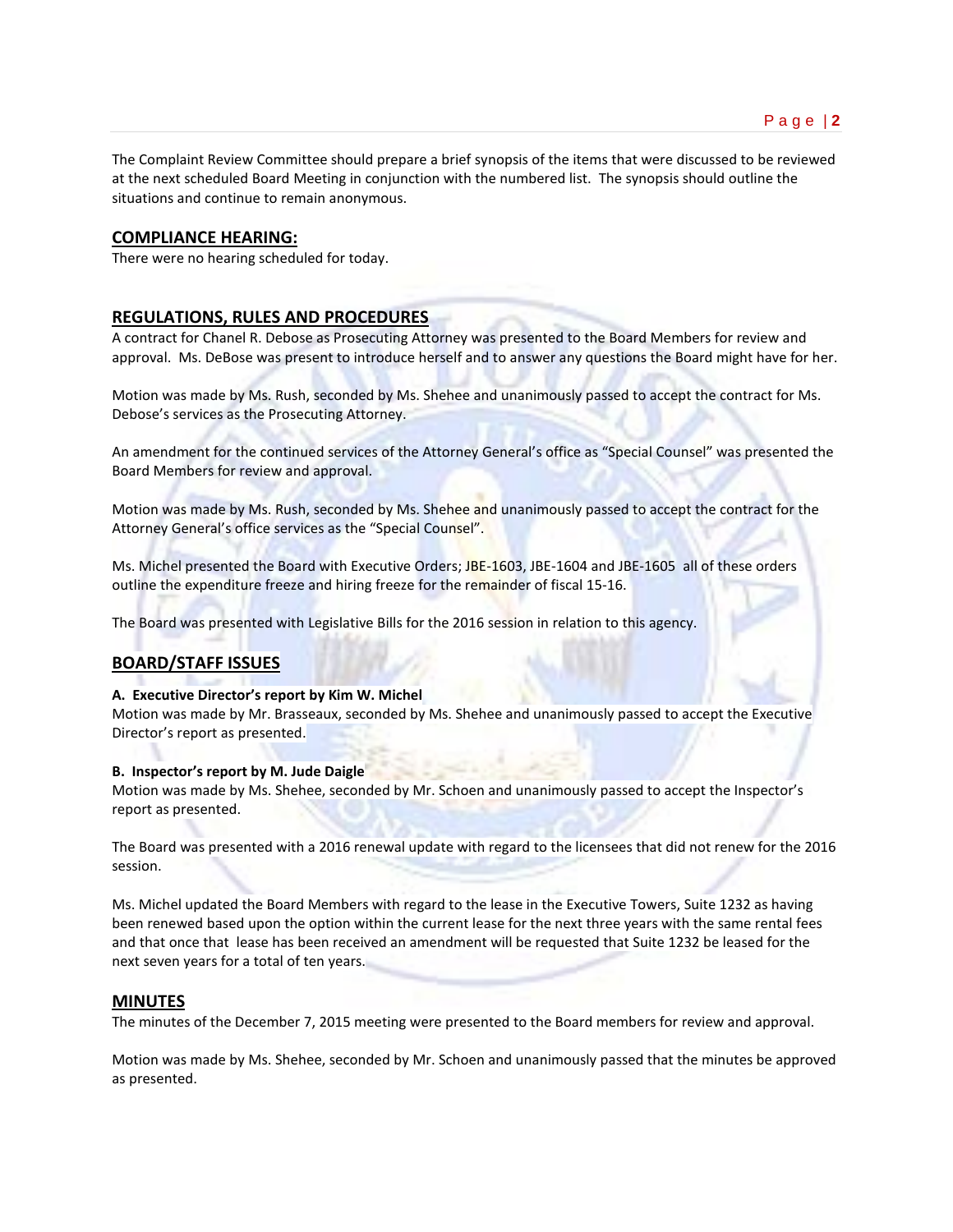## **FINANCIAL**

Financial Report and Budget update Fiscal 2015/2016.

Motion was made by Mr. Schoen, seconded by Mr. Cox and unanimously passed to accept the financial report and budget update for fiscal 2015/2016.

### **COMPLAINT SUMMARY**

For informational purposes only, the Board members were presented with a numerical listing of all open matters remaining at the end of fiscal 2014/2015, together with a numerical listing of the complaints filed for fiscal 2015/2016, to date.

## **CORRESPONDENCE**

The following temporary licenses were presented to the Board for review and determination for issuance of a Louisiana license;

LA license request; Devontai Gaines, temporary license 0478, an active licensee from Virginia with an embalmer/funeral director license 0502901327 currently employed with Forest Park Funeral Home of Shreveport;

LA license request; Allen Dave, temporary license 0477, an active licensee from Texas with a funeral director license 113624 currently employed with Forest Park Funeral Home of Shreveport;

LA license request; Kenneth Wright, temporary license 0481, an active licensee from Arkansas with an embalmer/funeral director license 21479/4273 currently employed with Aulds Funeral Home of Shreveport;

LA license request; Guy Keller, temporary license 0482, an active licensee from Tennessee with an embalmer/funeral director license 4383/4327 currently employed with Mothe Funeral Home of New Orleans;

LA license request; Megan Broussard, temporary license 0465, an active licensee from Texas with a funeral director license 115794 currently employed with Lake Lawn Metairie Funeral Home of New Orleans;

LA license request; George Ewing, III, temporary license 0480, an active licensee from Texas with a funeral director license 115761 currently employed with Carriage Services in New Orleans.

It was noted in the request summary for Mr. Keller, his license issue date was October 2015, therefore, a question arose as to the time frame for being licensed in another State according to our Statue for a temporary licensee to have been actively practicing for not less than one year in the past three years. Ms. Michel reviewed the date according to the Tennessee certification form and noted that the date entered was correct as October 2015. Ms. Michel stated that she would review the file to determine why that date was entered by the Tennessee Board as Mr. Keller's documents were in order before a temporary license was issued.

Motion was made by Mr. Brasseaux, seconded by Mr. Dansby and unanimously passed that each of the temporary licensee's request be issued their Louisiana license; and a letter to be drafted to Mr. Keller explaining that due to an unfortunate mistake by the staff with regard to overlooking some required provisions, his LA license will be issued.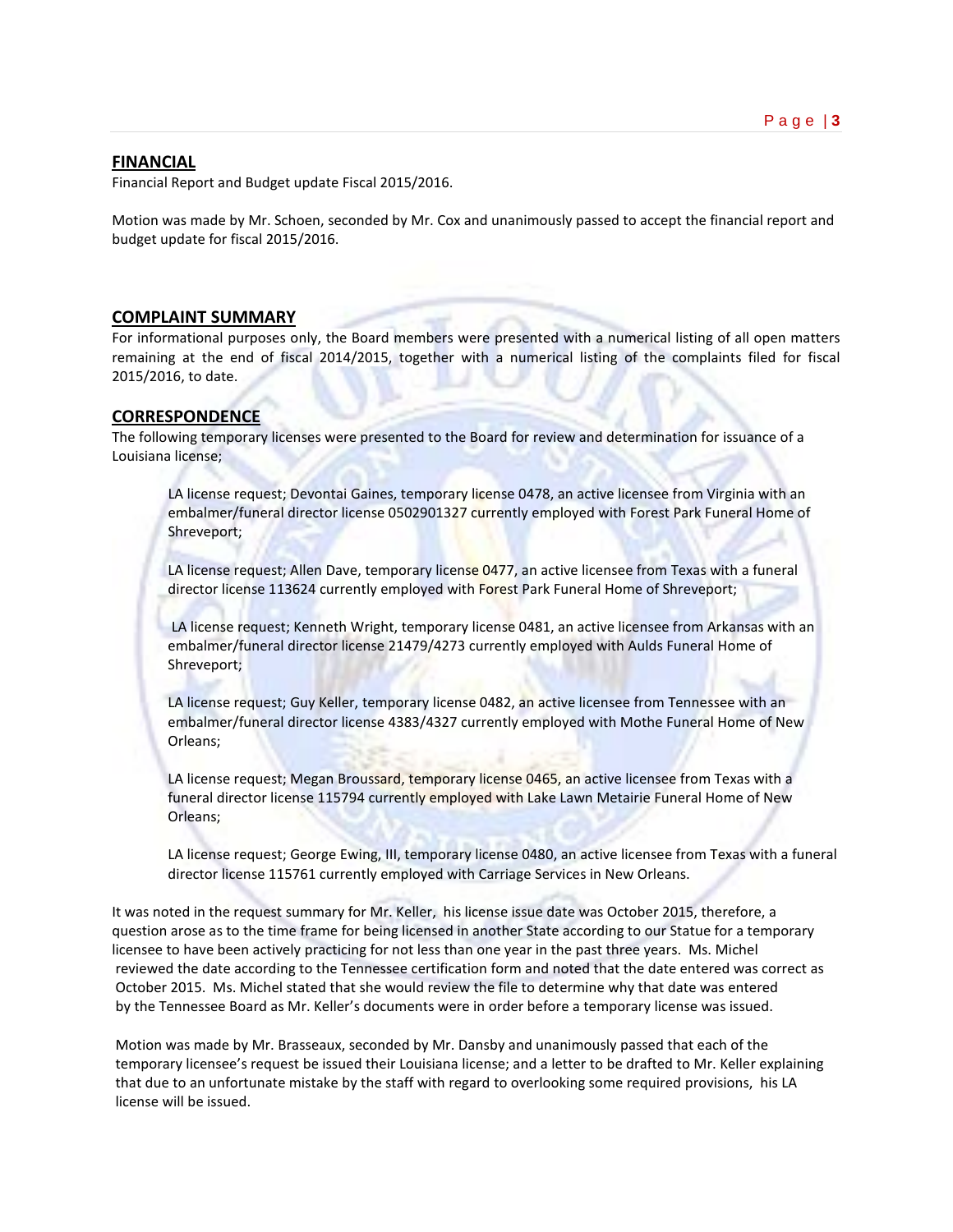### Page | **4**

## **COMPLIANCE HEARING and/or ADMISSION and CONSENT DECISION(S)**

There were none to be determined at this time.

## **NEW BUSINESS**

The Board unanimously agreed and decided to keep the current officers in place until further notice.

The Board has unanimously agreed and decided that the internship forms will continue to be used until an opinion has been received from the AG's office regarding same.

There being no further business to be addressed upon today's agenda, the meeting was then adjourned at 11:55 AM.

Patrick Sanders, Secretary

Louis Charbonnet, III - President Approved with corrective changes on April 13, 2016